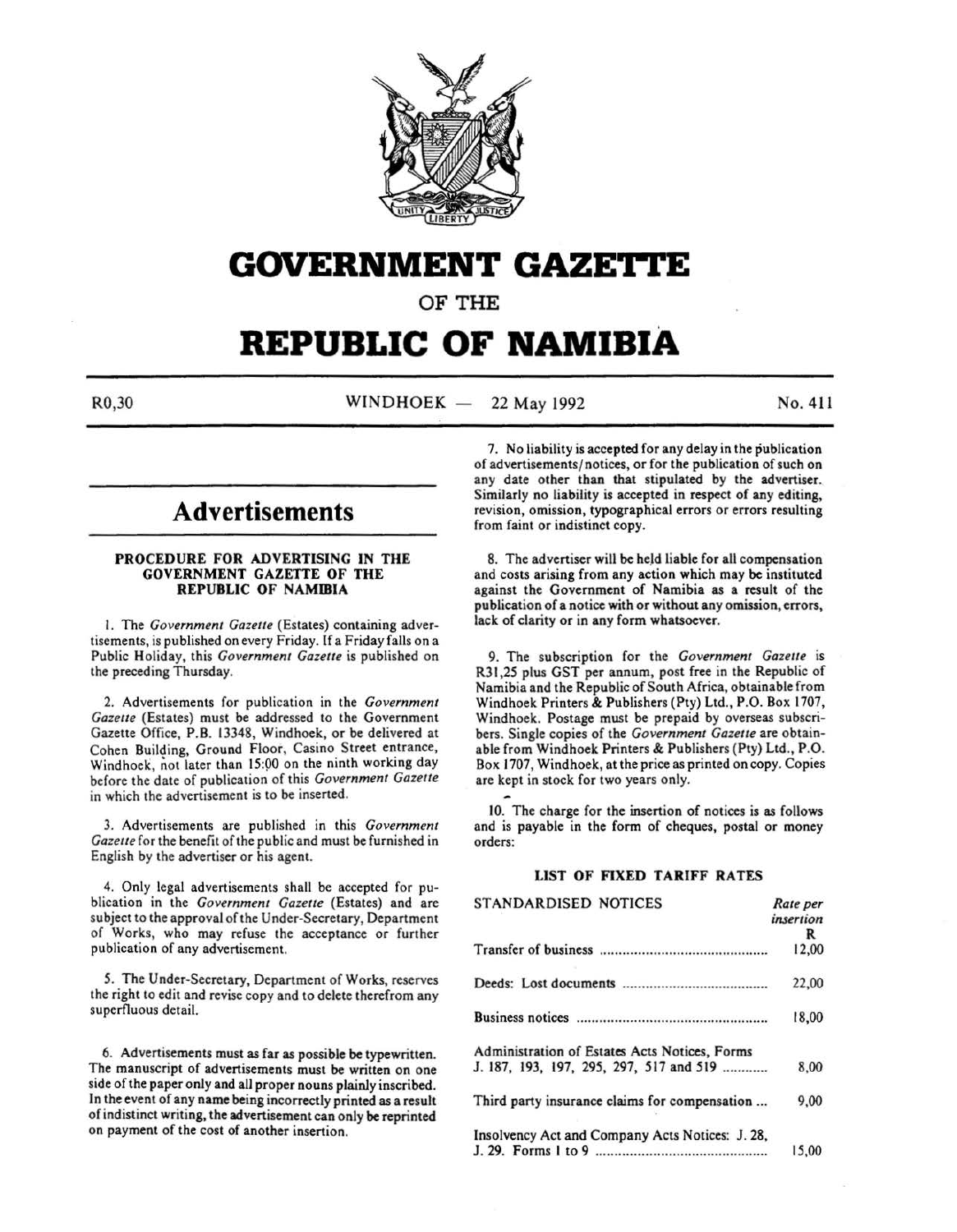| No. | 41 | 1 |
|-----|----|---|
|-----|----|---|

| $N.B.$ - Forms 2 and 6 - additional statements<br>according to word count table, added to the basic                    |             | 40,00                                                                                                                                                                                                                 |
|------------------------------------------------------------------------------------------------------------------------|-------------|-----------------------------------------------------------------------------------------------------------------------------------------------------------------------------------------------------------------------|
| traffic.                                                                                                               |             | 25,00<br>Liquidators' and other appointees' notices                                                                                                                                                                   |
| Change of name (two insertions)                                                                                        | 108,00      | SALES IN EXECUTION AND OTHER PUBLIC SALES:                                                                                                                                                                            |
| Naturalisation notices (including a reprint for the                                                                    | 8,00        | 65,00                                                                                                                                                                                                                 |
| Unclaimed moneys $-$ only in the <i>Government</i><br>Gazette, closing date 15 January (per entry of                   | 3,00        | Public auctions, sales and tenders:<br>22.00<br>54,00<br>82,00                                                                                                                                                        |
|                                                                                                                        | 18,00       | <b>ORDERS OF THE COURT:</b>                                                                                                                                                                                           |
| NON-STANDARDISED NOTICES                                                                                               | 8,00        | Provisional and final liquidations or sequestra-<br>50.00<br>Reduction or change in capital mergers, offers of<br>120.00                                                                                              |
| Company notices:<br>Short notices: Meetings, resolutions, offers of<br>compromise, conversions of companies, voluntary | $\mathbf R$ | Judical managements, curator bonis and similar<br>120.00<br>15,00<br>15,00<br>Supersession and discharge of petitions (J. 158)                                                                                        |
| windings-up, et.: closing of members' registers<br>for transfer and/or declarations of dividends                       | 40.00       | 11. The charge for the insertion of advertisements other<br>than the notices mentioned in paragraph 10 is at the rate                                                                                                 |
| Declaration of dividends with profit statements,                                                                       | 90,00       | of R3,00 per cm double column. (Fractions of a cm must be<br>calculated as a cm).                                                                                                                                     |
| Long notices: Transfers, changes in respect of<br>shares or capital, redemptions, resolutions, volun-                  | 120,00      | 12. No advertisements shall be inserted unless the charge<br>is prepaid. Cheques, drafts, postal or money orders must be<br>made payable to the Under-Secretary, Department of<br>Works, Private Bag 13348, Windhoek. |

#### FORM J 187

#### LIQUIDATION AND DISTRIBUTION ACCOUNTS IN DECEASED ESTATES LYING FOR INSPECTION

In terms of section 35(5) of Act 66 of 1965, notice is hereby given that copies of the liquidation and distribution accounts (first and final, *unless otherwise stated)* in the estates specified below will be open for the inspection of all persons interested therein for a period of 21 days (or shorter or longer if *specially stated)* from the date specified or from the date of publication hereof, whichever may be the later, and at the offices of the Master and Magistrates as stated.

Should no objection thereto be lodged with the Master concerned during the specified period, the executors will proceed to make payments in accordance with the accounts.

416/91 FEYERABEND Otto Heinrich, 160708 50 2800 0, Seaswas Flats No. 5, Bismarck Street, Lüderitz. Lüderitz, Windhoek. First National Trust, P.O. Box 448, Windhoek.

547/91 VAN DER MERWE Johannes Martinus, 271224 01 0018 8, Okahandja. Okahandja, Windhoek. First National Trust, P.O. Box 448, Windhoek.

228/90 FERRIS Magrieta, 590613 08 0066 I, Erf No. 3190, Khomasdal. Jan Nicolaas Ferris, 580527 02 0025 3. Final. Windhoek. Martin Junius, P.O. Box 10113, Khomasdal.

7/1/2-35/92 TIBINYANE (born Conjwa) Euiphemia Nontutuzela, 550412 10 0070 9, Windhoek. Windhoek. G.J.C. Kirsten, P.O. Box 20107, Windhoek.

154/92 VON FINCKENSTEIN Harald Karl Walter. 250515 01 0003 1, Maltahöhe. Maltahöhe, Windhoek. Standard Bank Namibia Ltd., (Registered Bank), P.O. Box 2164, Windhoek.

126/92 HORSLEY Ernest Edward, 140208 01 0014 3, No. 118 Dr. Vedder Street. Fridrun Tatjanna Horsley, 411107 01 0004 3. Okahandja, Windhoek. R. Rauter, P.O. Box 1613, Windhoek.

441/91 HESSE Liese Lotte, 090724 01 0002 I, Erf No. 143, Klein Windhoek. Windhoek, Windhoek. A. Vaatz, No. 66 Bismarck Street, Windhoek.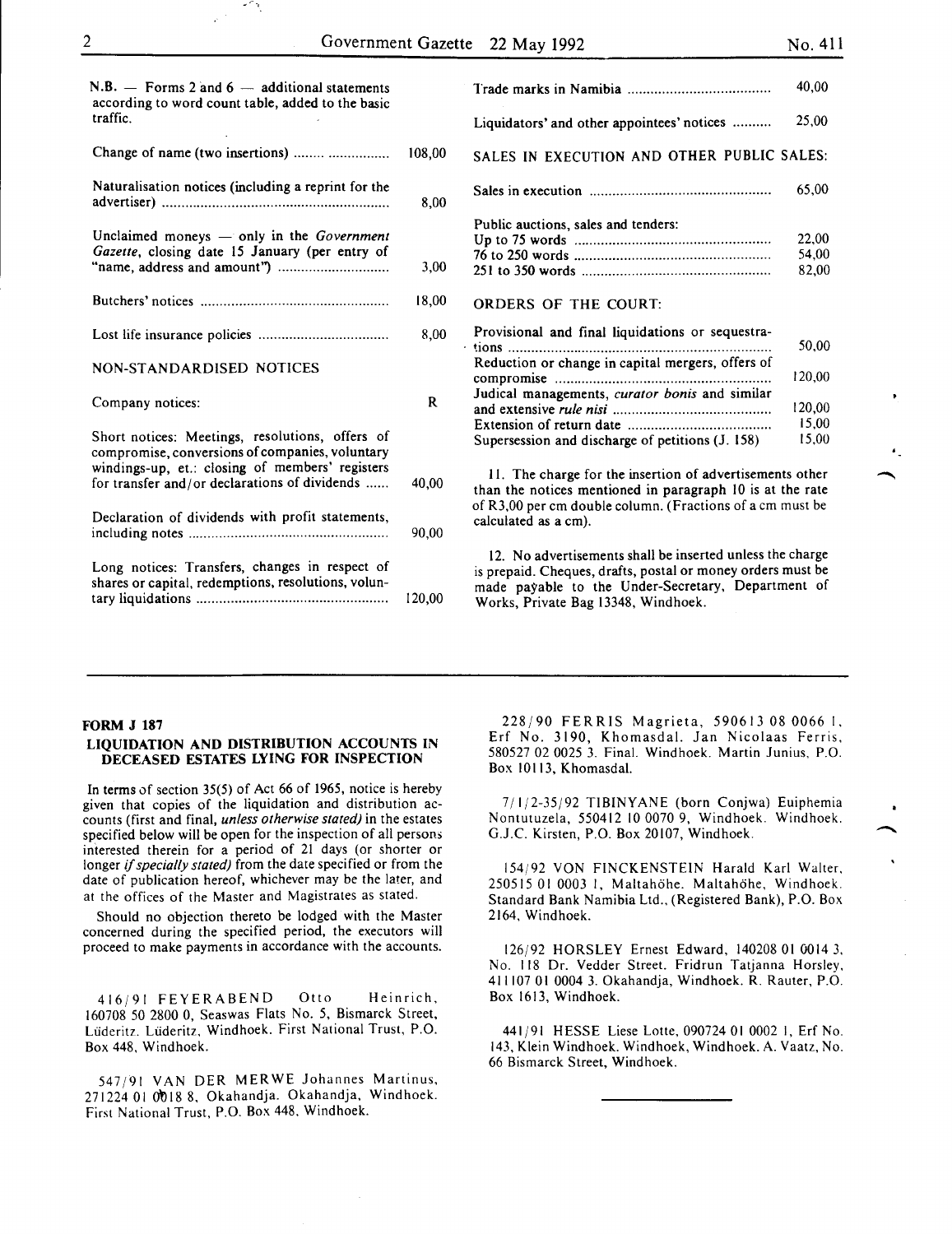#### FORM J 193

#### NOTICE TO CREDITORS IN DECEASED ESTATES

All persons having claims against the estates mentioned below are hereby called upon to lodge their claims with the executors concerned, whithin 30 days (or otherwise as indicated) calculated from the date of publication hereof. The information is given in the following order: Estate number, surname and christian names, date of birth, identity number, last address, date of death; surviving spouse's names, surname, date of birth and identity number; name and address of executor or authorised agent, period allowed for lodgement of *claims* if *other than 30 days.* 

203;92 SCHMIDT-SANSKOW Ruth Kathe Ursula, Windhoek, 19 May 1906, 060519 01 0003 5, No.5 Lukin Street, Klein Windhoek, P.O. Box 11037, Klein Windhoek, 25 April 1992. Hans-Bruno Gerdes, Agent for the Executrix, Engling, Stritter & Partners, 5th Floor, COM Centre, Bulow Street, P.O. Box 43, Windhoek.

MUNGUNDA Ebson, 19 June 1938, 380619 06 0027 3, P.O. Box 7119, Katutura, 31 March 1992. Cornelia Mungunda, 6 July 1936, 360706 06 0019 7. Standard Bank Namibia Ltd., (Registered Bank), Trustee Branch, P.O. Box 2164, Windhoek.

VlSAGIE Johannes Jacobus, Windhoek, 26 June 1928, 280626 01 0009 5, Tsumeb, 8 April 1992. Standard Bank Namibia Ltd.,(Registered Bank), Trustee Branch, P.O. Box 2164, Windhoek.

184/92 VENTER Carel Hendrik, Windhoek, 12 July 1908, 080712 01 0002 4, J.J. Potgieter-tehuis, Windhoek, 13 April 1992. First National Trust, P.O. Box 448, Windhoek.

118/92 HEYDT Christiaan Karl, Windhoek, 7 February 1926, 260207 01 0013 I, Erf No. 78, Maltahohe, 16 February 1992. First National Trust, P.O. Box 448, Windhoek.

199/92 JACOBS Rudolf Willem Jacobus, Windhoek, 24 March 1955, 550324 01 0025 7, Erf No. 1174, 27 Bruhn Street, 'Pionierspark, Windhoek, P.O. Box 5512, Windhoek, 2 May 1992. Hendrik Gerhardus Theron (Agent for Executor), Van Wyngaardt, Kock, Vander Westhuizen, Du Toit & Partners, P.O. Box 3146, Windhoek.

212/92 SWANEPOEL Jacoba Magrietha, Windhoek, 26 April 1928, 280426 01 0005 4, Farm Uitkyk, District Okahandja, 5 May 1992. F.M. Oehi-Trust, P.O. Box 133, Windhoek.

471/90 BRONK HORST Willem Johannes, Tsumeb, 2 September 1990. Juanita Cecilia Bronkhorst. G.J.C. Kirsten, J.C. Buys & Co., P.O. Box 20107, Windhoek.

198(92 GREIN Gertrude Babette, Windhoek, 26 September 1922, 220926 01 0005 9, Windhoek, 26 April 1992. Mr. Klaus Nieft, Executor, cj o Keller & Neuhaus Trust Co. (Pty) Ltd., P.O. Box 156, Windhoek.

#### FORM 4

#### LIQUIDATION ACCOUNTS AND PLANS OF DISTRIBUTION OR CONTRIBUTION IN SEQUESTRATED ESTATES OR COMPANIES BEING WOUND UP

Pursuant to section 108(2) of the Insolvency Act, 1936, section 136(2) of the Companies Act, 1926, and section 406(3) of the Companies Act, 1973, notice is hereby given contribution in the estates or the companies mentioned below will lie open for inspection by creditors or contributories at the offices of the Master and the Magistrates stated therein, for a period of 14 days, or for such a period as stated therein, from the dates mentioned below or from the date of publication hereof, whichever. may be the later date.

W39(89 Insolvent Estate S.A. Oosthuizen. Fourth Liquidation & Distribution Account. At the office of the Master of the High Court, Wind hoek as from the 22nd May 1992 for a period of 14 days. l.R. McLaren, Trustee, Investment Trust Co. (Pty) Ltd., P.O. Box 21204, Windhoek.

'FORM 5

#### PAYMENT OF DIVIDENDS AND COLLECTION OF CONTRIBUTIONS IN SEQUESTRATED ESTATES FOR COMPANIES BEING WOUND UP

The liquidation accounts and plans of distribution or contribution in the sequestrated estates or companies being wound up, as the case may be, mentioned below having been confirmed on the date therein mentioned, notice is hereby given, pursuant to section 113(1) of the Insolvency Act, 1936, section 139(2) of the Companies Act, 1926, and section 409(2) of the Companies Act, 1973, that dividends are in the course of payment or contributions are in the course of collection in the said estates or companies as set forth below and that every creditor liable to contribution is reauired to pay to the trustee or liquidator the amount for which he is liable at the address mentioned below.

W6/91 H.K. Pruter Trust Co. (Pty) Ltd., in voluntary liquidation. 25 February 1992. A dividend is being paid. H.F.W. von Seggern, c/o Price Waterhouse Meyernel, P.O. Box 21616, Windhoek.

W23/83 Second and Final Account J.W. Celliers. 8 April 1992. Dividend being paid. J.A. Botma, Trustee. P.O. Box 38, Keetmanshoop.

W38/89 Thorius & Coetzee (Pty) Ltd., First & Final Account. 24 January 1992. Dividend being paid. J.A. Botma, Liquidator, P.O. Box 38, Keetmanshoop.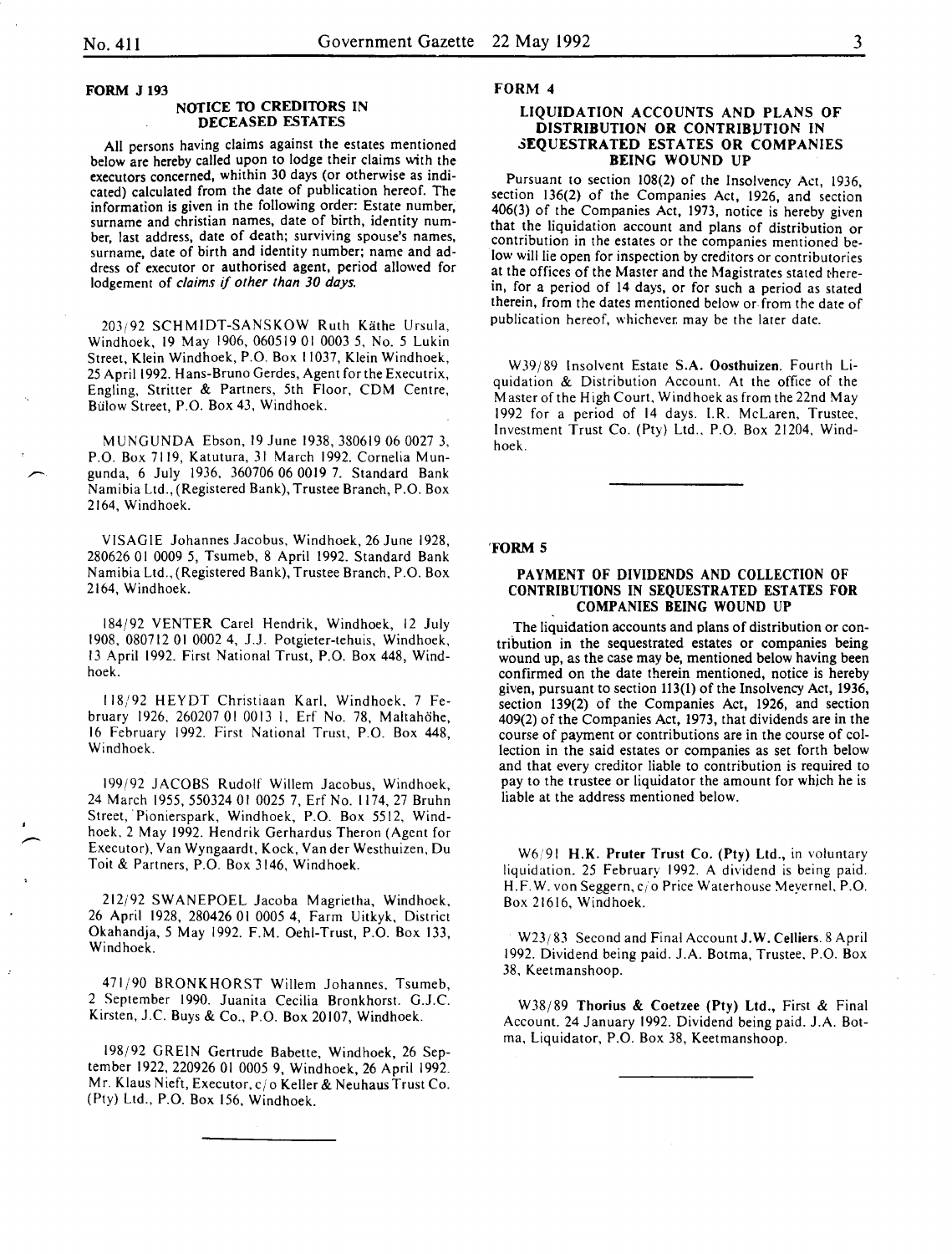#### NOTICE

#### MALAMED PROPERTIES (PROPRIETARY) LIMITED

#### (IN VOLUNTARY LIQUIDATION)

NOTICE IS HEREBY GIVEN pursuant to Section 406(3) of the Companies Act, 1970 that the First and Final Liquidation and Distribution account of the above company will lie open for inspection at the office of the Master of the Supreme Court, Windhoek and at the Magistrate's office at Keetmanshoop for a period of 14 (fourteen) days from 22 May 1992.

H.J. LIESENBERG H.J. LIESENBERG & CO. Hendrik Nell Centre P.O. Box 566 Keetmanshoop

#### NOTICE OF TRANSFER OF BUSINESS

BE PLEASED TO TAKE NOTICE that Application will be made 14 (FOURTEEN) days after publication of this notice to the Licensing Court at Windhoek for the transfer of a General Dealer (Industrial and Mining Equipment), held by J.S. GERICKE who trades under the name and style of CRUSHPLANT AND UTILITY SPARES on Erf 2329, Krupp Street, Windhoek, to J.F. VER-MEULEN who will continue to carry on trading on the same premises above referred to.

This publication shall also serve as notice being given in terms of Section 46 of the Insolvency Act of 1936.

P.F. KOEP & COMPANY ATTORNEYS FOR APPLICANT 1st Floor, Acme Corner Kasino Street P.O. Box 3516 Windhoek

#### TRANSFER OF BUSINESS

BE PLEASED TO TAKE NOTICE that application will be made fourteen (14) days after publication of this notice to the Licensing Court at Rehoboth for the transfer of the General Dealer's Licence (Groceries, Medicine and Clothes), held by JAN STRAUS who traded as STRICTLY CASH on Erf No. 10, Block F, Rehoboth, to JAN AGAB KASTOOR who will trade on the same premises for his own account.

J.A. KASTOOR P.O. Box 3235 Rehoboth

#### **NOTICE**

Please take notice that fourteen ( 14) days after publication of this notice, application will be made to the Licensing Court of Otjiwarongof, held at Otjiwarongo, for the transfer of the General Dealer's, Fresh Products, Patent Medicine, Tobacco (Retail), Aerated & Mineral Water, Restaurant and Bakery Licences held by SUSARHA MARGA-RETHA BURGER trading under the name of STAAL BURGER SUPERMARK on Erf No. 43, Voortrekker Street, Otjiwarongo to CHRISTIAN HENDRIK JA-COBUS OBERHOLSTER who will continue to carry on business at the same premises under the same name and style for his own account.

A. DAVIDS & CO. ATTORNEYS FOR APPLICANT P.O. Box II Otjiwarongo

#### NOTICE OF APPOINTMENT OF LIQUIDATOR

#### D.H. AND S. PROPERTIES (NAMIBIA) (PROPRIETARY) LIMITED

#### (IN VOLUNTARY LIQUIDATION)

#### MASTER'S REFERENCE NO. W6/92

Notice is hereby given that Peter Grüttemeyer, of Deloitte Pim Goldby, P.O. Box 47, Windhoek, has been appointed Liquidator of the abovenamed company.

PETER GRÜTTEMEYER DELOITTE PIM GOLDBY P.O. Box 47 Windhoek

THE ALIENS ACT, 1937

#### NOTICE OF INTENTION OF CHANGE OF SURNAME

I, SAMUEL MARKUS residing at Erf 1528, Wanaheda, Katutura and presently being unemployed, intend applying to the Minister of Civic Affairs for authority under section 9 of the Aliens Act, 1937, to assume the surname NUULE for the reason that MARKUS is my father's name and not surname and I want to use my correct father's surname NUULE.

I previously bore the names SAMUEL MARKUS.

Any person who objects to my assumption of the said surname of NUULE should as soon as may be lodge his/ her objection, in writing, with a statement of his/ her reasons therefor, with the Magistrate of Windhoek.

(Sgd.) S. MARKUS Dated: 10 March 1992 -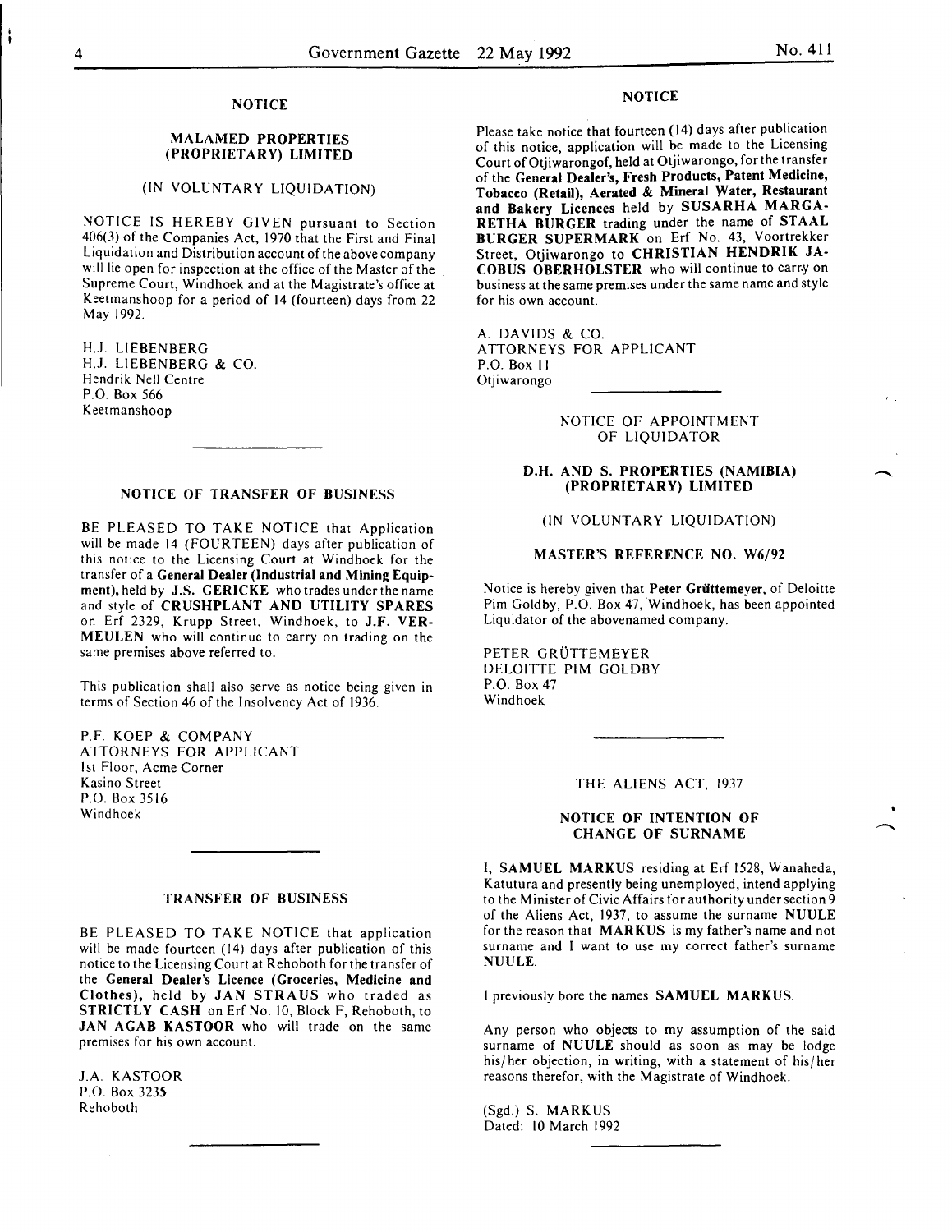#### IN THE MAGISTRATE'S COURT OF WINDHOEK

| HELD AT WINDHOEK              | CASE NO.: 2408/91 |
|-------------------------------|-------------------|
| In the matter between:        |                   |
| SWA BUILDING SOCIETY<br>and   | Plaintiff         |
| <b>CRISPIN LESLIE PEARSON</b> | Defendant         |

#### NOTICE OF SALE IN EXECUTION

In execution of a Judgement granted by the above Honourable Court, the following property will be sold by public auction by the Court Messenger for the District of Windhoek on Friday, the 5th day of June 1992, at 16:00, at Erf No. 5107, Windhoek Township (Extension ll).

| <b>CERTAIN</b>       | Erf No. 5107, Windhoek Township<br>(Extension 11);            |
|----------------------|---------------------------------------------------------------|
| <b>SITUATE</b>       | In the Municipality of Windhoek<br>Registration Division "K"; |
| MEASURING<br>metres: | 907 (Nine Nought Seven) square                                |

with all improvements thereon.

#### CONDITIONS OF SALE:

- 1. The Sale is subject to the provisions of the Magistrate's Court Act No. 32 of 1944 as amended, and the property will be sold "voetstoots" according to the existing title deed.
- 2. One-tenth of the purchase price shall be payable immediately after the Sale in cash, the balance together with interest thereon at 21% against transfer, which transfer shall be given without delay.
- 3. With improvements on the property although no warranty is given in this regard.
- 4. The complete Conditions of Sale will be read out at the time of the sale, and may be inspected beforehand at the offices of the Court Messenger, the SWA Building Society and Plaintiffs attorneys at Windhoek.

FISHER, QUARMBY & PFEIFER ATTORNEYS FOR PLAINTIFF 2nd Floor SWA Building Society Building Post Street P.O. Box 37 Windhoek

#### NOTICE OF SALE

#### IN THE MAGISTRATE'S COURT FOR THE DISTRICT OF KEETMANSHOOP

HELD AT KEETMANSHOOP CASE NO.: 1956/91

In the matter between:

| SWA BUILDING SOCIETY     | Plaintiff |
|--------------------------|-----------|
| and                      |           |
| <b>FRANCISKUS JOSSOP</b> | Defendant |

#### SALE IN EXECUTION

In the above matter a sale will be held on 5th June 1992, at the entrance of the Magistrate's Court, Keetmanshoop of the following property:

| <b>CERTAIN</b> | Erf No.133, Tseiblaagte Township;                                 |
|----------------|-------------------------------------------------------------------|
| <b>SITUATE</b> | In the Municipality of Keetmanshoop<br>Registration Division "T". |

#### CONDITIONS OF SALE:

- I. The Sale is subject to .the terms and conditions of the Magistrate's Court Act No. 32 of 1944, the property being sold "voetstoots" and as it stands and subject to the Conditions of the existing Title Deed.
- 2. One-tenth of the purchase price shall be payable immediately after the property is declared to be sold and the balance of the purchase price together with interest thereon at the rate of 20% per annum calculated monthly in advance to be paid against registration of transfer, which shall be given and taken forthwith after the sale.
- 3. The following improvements are on the property (although nothing in this respect is guaranteed).
- 4. The complete Conditions of Sale will be read out at the time of the sale, and may be inspected prior thereto at the offices of the Messenger of the Court, Keetmanshoop and at the offices of the SWA Building Society.

LENTIN, BOTMA & VAN DEN HEEVER PLAINTIFF'S ATTORNEYS SWABS Building Fenchel Street P.O. Box 38 Keetmanshoop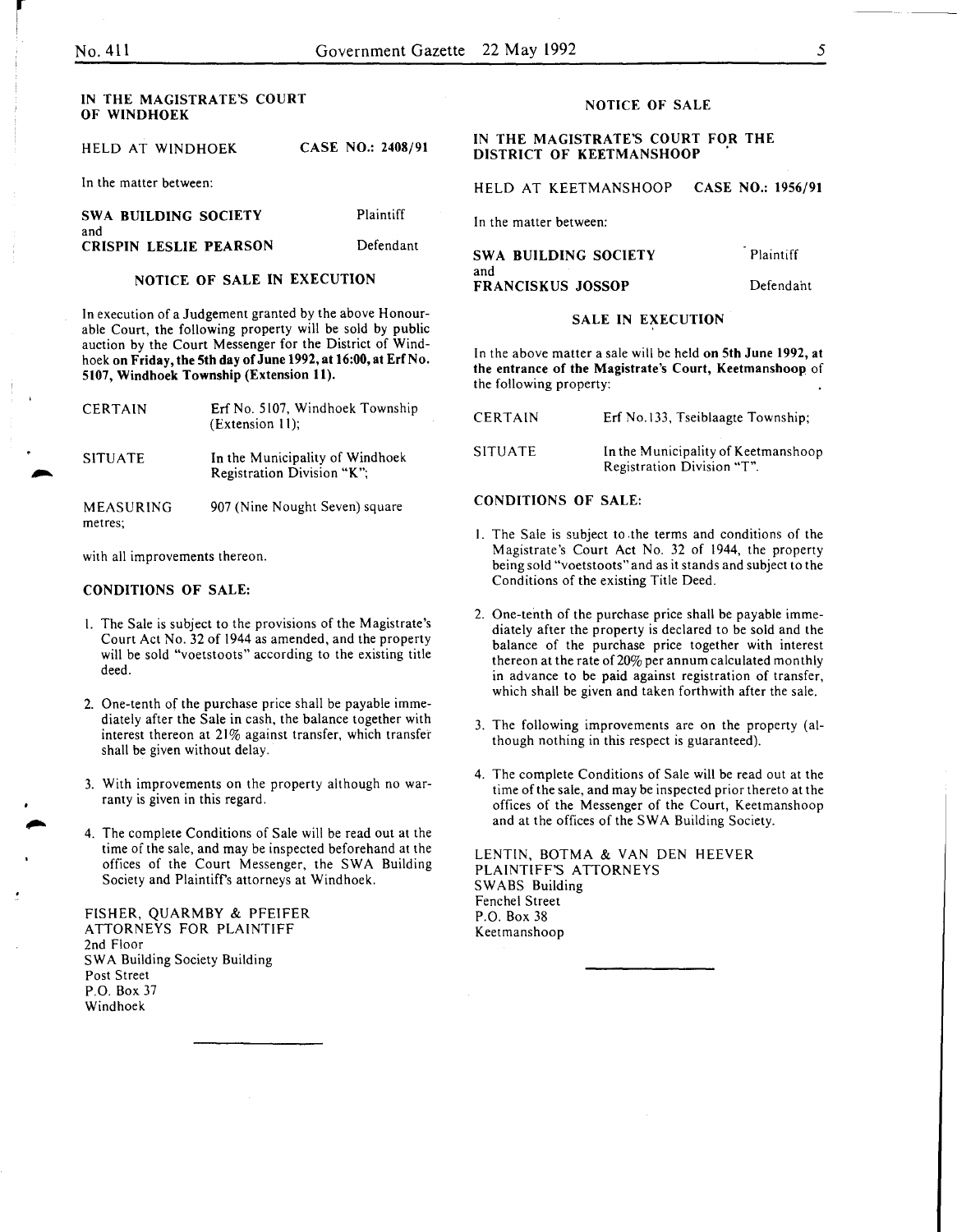-

#### IN THE MAGISTRATE'S COURT OF REHOBOTH

THE DISTRICT OF REHOBOTH CASE NO.: 577/91

HELD AT REHOBOTH

In the matter between:

| NATIONAL BUILDING AND<br>INVESTMENT CORPORATION | Execution<br>Creditor |
|-------------------------------------------------|-----------------------|
| and                                             |                       |
| MR. L. VAN WYK                                  | Execution<br>Debtor   |

#### NOTICE OF SALE IN EXECUTION

·In execution of a Judgement granted by the above Honourable Court against the Execution Debtor the following property will be sold by public auction on 17th June 1992, at 10:00, by the Messenger of the Court for the district of Rehoboth in front of the Magistrate's Court of Rehoboth.

CERTAIN Erf No. 114 A, Rehoboth;

SITUATED In Rehoboth;

MEASURING 1031 square metres.

With all fixed improvements thereon consisting of one residential dwelling.

#### CONDITIONS OF SALE:

- I. The Sale is subject to the provisions of the Magistrate's Court Act No. 32 of 1944, as amended.
- 2. The property will be sold "voetstoots" according to the existing title deed.
- 3. One-tenth of the purchase price will be payable immediately after the sale in cash, the balance together with interest thereon at  $10\%$  per annum against transfer to be secured by a bank or building society guarantee, and which transfer shall be given without delay.
- 4. The following fixed improvements are on the property, although no warranty is given in this regard:

One residential dwelling.

5. The complete Conditions of Sale will be read out at the time of the sale and may be inspected at the office of the Messenger of the Court, Rehoboth.

R. OLIVIER & CO. ATTORNEY OF EXECUTION CREDITOR Realmar Building cnr. Leutwein & Bahnhof Streets Windhoek **b** 

#### FARM FOR SALE

Upon instructions from the Agricultural Bank of Namibia the Deputy Sheriff of Mariental will sell by public auction on 10 June 1992, at 10:00, in front of the Magistrate's Office at Aranos, the following property:

| <b>CERTAIN</b> | Remaining Extent of the Farm Mersa |
|----------------|------------------------------------|
|                | No. 245:                           |
|                | Registration Division "R";         |
|                | District of Mariental:             |
|                |                                    |
|                |                                    |

4931,8510 hectare.

As described in Deed of Transfer No. T3850/1989 in the

MEASURING

name of HERMANUS PIETERSE born on 14 March 1942. The property is situated 20 km north-west of Aranos. Buildings and improvements alleged to exist on the property are:

8 plus 6-Roomed dwelling-house, 1 store, 7 labourers' houses, 2 engine-rooms and 1 petrol-room. Jackal-proof fenced, 11 grazing camps with water, 3 boreholes, 3 windmills, 3 reservoirs, 3 drinking troughs, 3 engines and 1 submersible pump.

No assurance can be given that the said buildings and improvements do exist, nor that any of them is free from a right of retention or hire-purchase agreement, nor that an adjoining owner has no interest or claim for contribution in respect of any boundary fencing.

The property is sold "voetstoots" as it stands, subject to all servitudes and conditions specified in the title deed.

The terms of payment of the purchase price are as follows:

One-fifth of the purchase price and additionally all costs in connection with the sale including advertising costs as well as any taxes and auctioneer's commission shall be paid on the fall of the hammer in cash or by means of a bank guaranteed cheque.

The balance of the purchase price plus 15% interest per annum thereon from the date of sale to date of payment shall be payable to the Agricultural Bank within 3 months after the date of sale.

The purchaser is at liberty to pay on the fall of the hammer a larger amount than the prescribed one-fifth of the purchase price, and he may pay the balance of the purchase price immediately or at any time before expiration of three months after the date of sale.

The purchaser shall be liable for the payment of transfer duty. costs of transfer, taxes, rates, estate duty and government charges (if any) and any other expenses as may be necessary to register transfer in his name. These amounts shall be paid as soon as the Agricultural Bank requests payment thereof.

The Agricultural Bank reserves the right at any time to withdraw from the sale any property which is offered for sale.